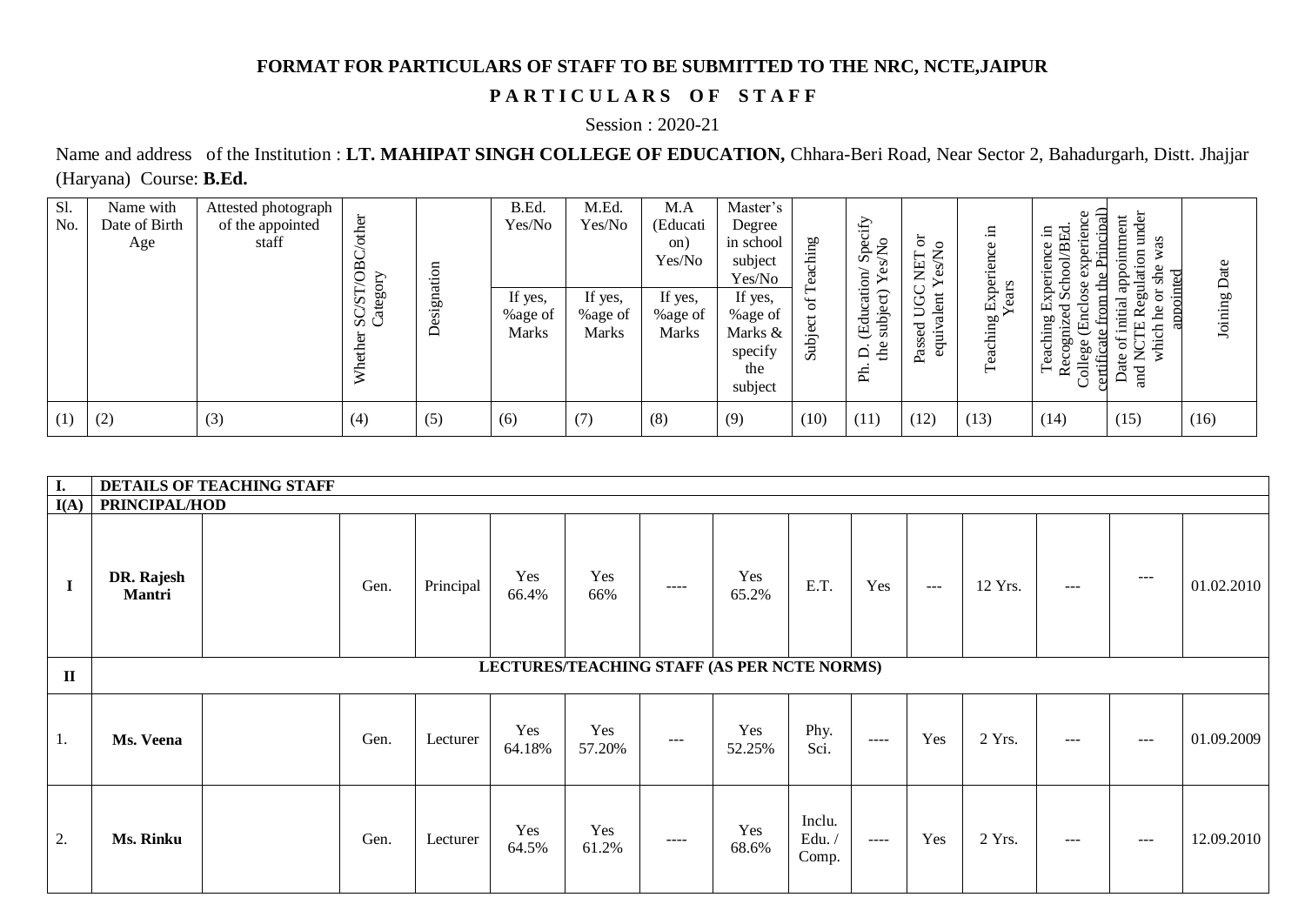| 3.  | Mr.<br><b>Bhupinder</b>      | Gen.        | Lecturer | Yes<br>57%   | Yes<br>63.2% | $\cdots$ | Yes<br>53%   | Life<br>Sci. | $\begin{array}{c} - - - - \end{array}$ | Yes                                         | 2 Yrs. | $---$                 | $--$                  | 12.09.2010 |
|-----|------------------------------|-------------|----------|--------------|--------------|----------|--------------|--------------|----------------------------------------|---------------------------------------------|--------|-----------------------|-----------------------|------------|
| 4.  | Ms. Sushma                   | Gen.        | Lecturer | Yes<br>67.7% | Yes<br>62.3% | $\cdots$ | Yes<br>62%   | Comm.        | $\begin{array}{c} - - - - \end{array}$ | Yes                                         | 2 Yrs. | $\qquad \qquad - - -$ | $  -$                 | 12.09.2010 |
| 5.  | Ms. Ritu<br><b>Sharma</b>    | Gen.        | Lecturer | Yes<br>70.8% | Yes<br>72.6% | $\cdots$ | Yes<br>57%   | Skt.         | Yes                                    | $\scriptstyle \cdots$ $\scriptstyle \cdots$ | 2 Yrs. | $---$                 | $--$                  | 12.09.2010 |
| 6.  | Dr. Ramesh<br>Chandra        | Gen.        | Lecturer | Yes<br>72%   | Yes<br>69%   |          | Yes<br>52%   | Psy.         | Yes                                    | $\scriptstyle \cdots \scriptstyle \cdots$   | 7 Yrs. | $---$                 | $--$                  | 12.09.2010 |
| 7.  | Ms. Madhu<br><b>Bala</b>     | Gen.        | Lecturer | Yes<br>67.1% | Yes<br>65.3% |          | Yes<br>70.8% | Hindi        |                                        | Yes                                         | 1 Year | $---$                 | $\scriptstyle \cdots$ | 01.09.2009 |
| 8.  | Mr. Ramesh<br><b>Chander</b> | ${\rm OBC}$ | Lecturer | 62           | 59           |          | 67.8         | Hindi        | Yes                                    | $\qquad \qquad - - -$                       | 2 Yrs. | $---$                 | $--$                  | 09.11.2014 |
| 9.  | Mrs. Mukta<br><b>Rathee</b>  | Gen.        | Lecturer | Yes<br>75%   | Yes<br>75%   |          | Yes<br>56%   | Eng.         |                                        | Yes                                         | 4 Yrs. | $---$                 | $- - - - -$           | 01.09.2009 |
| 10. | Mr. Rajesh<br>Kumar          | Gen.        | Lecturer | Yes<br>53%   | Yes<br>56%   |          | Yes<br>55%   | E.T.         |                                        | Yes                                         | 2 Yrs. | $---$                 |                       | 12.09.2010 |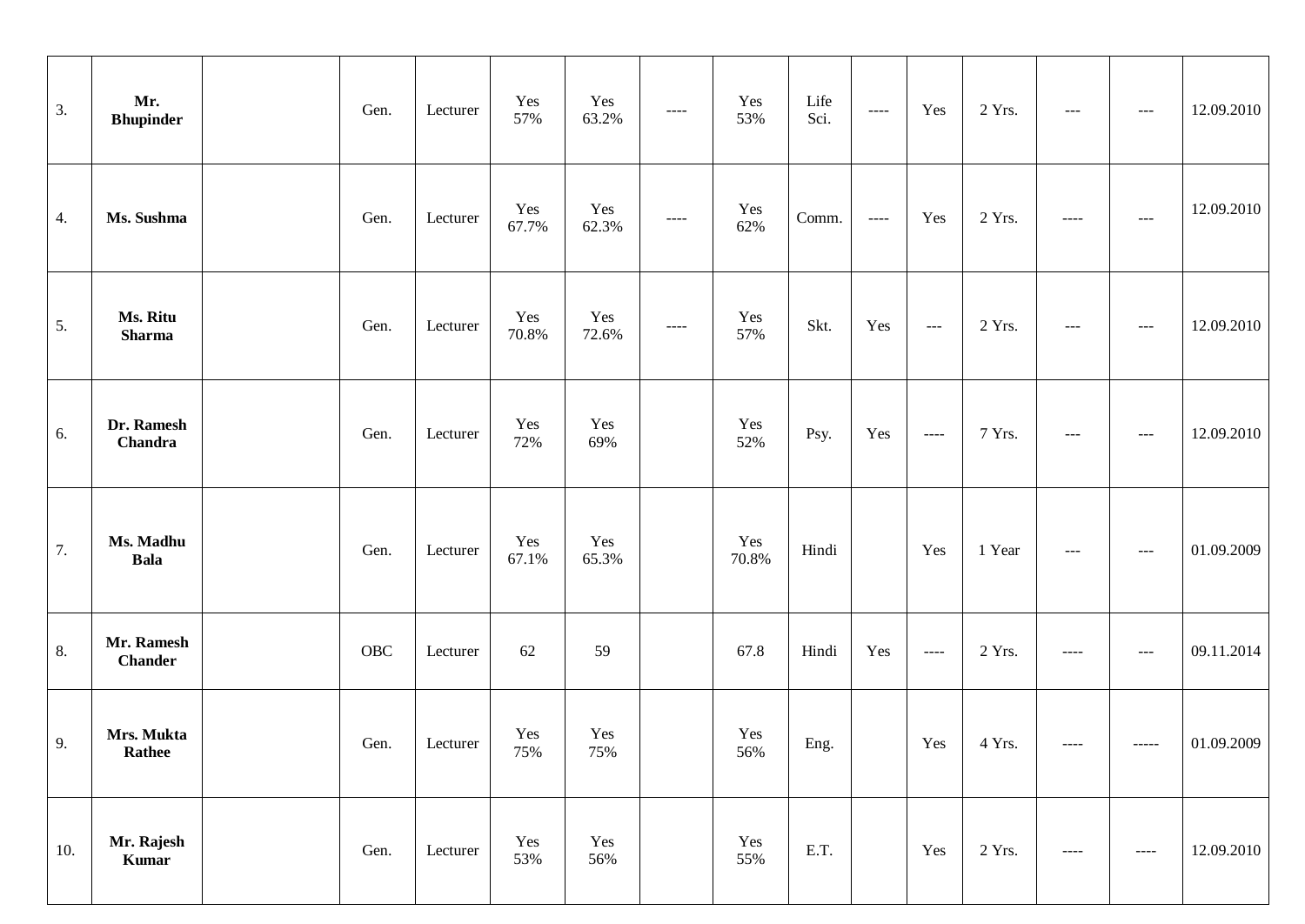| 11. | Mr. Pardeep<br>Paneri       |                                              | Gen. | Lecturer | Yes<br>70.75% | Yes<br>67.14% | Yes<br>70.75% | Incl. | Yes   | $\frac{1}{2}$ | 5 Yrs. | $- - - -$           | $---$         | 12.09.2010 |
|-----|-----------------------------|----------------------------------------------|------|----------|---------------|---------------|---------------|-------|-------|---------------|--------|---------------------|---------------|------------|
| 12. | Dr. Manish<br><b>Saxena</b> |                                              | Gen. |          |               |               |               |       |       |               |        |                     |               |            |
| 13. | Ms. Sakshi                  |                                              | Gen. | Lecturer | 72.2          | 67            | 65            | Comm. | $---$ | <b>YES</b>    | 2 Yrs. | $\qquad \qquad - -$ | $\frac{1}{2}$ | 11.09.2014 |
| III |                             | PART TIME TEACHING STAFF (AS PER NCTE NORMS) |      |          |               |               |               |       |       |               |        |                     |               |            |
| 1.  |                             |                                              |      |          |               |               |               |       |       |               |        |                     |               |            |

The above appointment have been made on the basis of recommendations of the Selection Committee constituted as per the policy of the UGC/the affiliating University/Affiliating Body.

**Name & Signature of the** 

**Authorized Representative of the Institution** 

**Date \_\_\_\_\_\_\_\_\_\_\_\_\_\_\_\_\_\_\_\_\_**